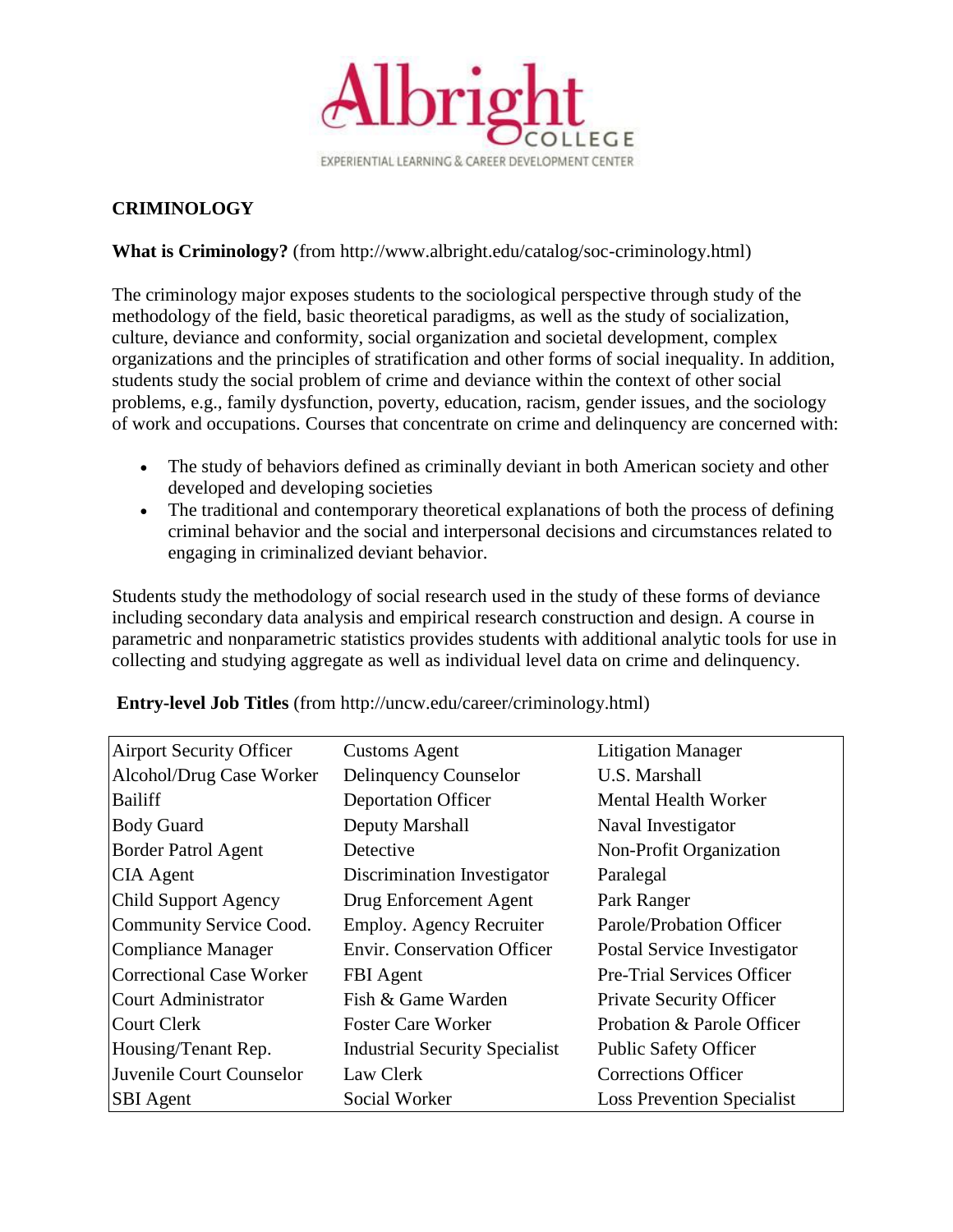| Secret Service Agent | Teacher            | Victim Services Specialist |
|----------------------|--------------------|----------------------------|
| Sheriff              | U.S. Customs Agent | <b>Youth Advocate</b>      |
| Peace Corps/VISTA    | Police Officer     |                            |

#### **Jobs Requiring Additional Education or Experience** (from

http://uncw.edu/career/criminology.html)

| Attorney                 | Criminologist                    | Law Librarian        |
|--------------------------|----------------------------------|----------------------|
| Coroner                  | Corrections Facilities Mgr.      | Police Detective     |
| <b>Welfare Counselor</b> | <b>Contracts Administrator</b>   | Penologist           |
| Criminal Investigator    | <b>Substance Abuse Counselor</b> | Private Investigator |
| Warden                   | Social Worker                    |                      |

# **Related Major Skills** (from http://career.utk.edu/students/majors.asp)

| Analyze, synthesize and interpret<br>information         | Knowledge of social structures and change                                                                          |
|----------------------------------------------------------|--------------------------------------------------------------------------------------------------------------------|
| Interpersonal communication (oral &<br>written)          | Interact well with diverse cultures/ groups                                                                        |
| Knowledge of community resources                         | Resolve conflicts/counseling                                                                                       |
| Ability to understand and improve human<br>relationships | Work well under pressure                                                                                           |
| Insight into group dynamics                              | Ethics and moral values                                                                                            |
| Computer skills (data processing and<br>analysis)        | Interviewing skills                                                                                                |
| Written and presentation skills                          | Strong background in humanities, social science and<br>natural science                                             |
|                                                          | Understanding societies' reaction to crimes Broad understanding of criminal law and the<br>criminal justice system |
| Considerations of gender and race                        | Ability to identify and analyze social problems and<br>develop solutions                                           |
| Quantitative skills                                      | Knowledge of legal structures                                                                                      |
| Skills in research and scientific<br>methodology         | Supervision and management skills                                                                                  |
| Critical thinking                                        | Understanding nature of crimes                                                                                     |
| Decision making                                          | Patience                                                                                                           |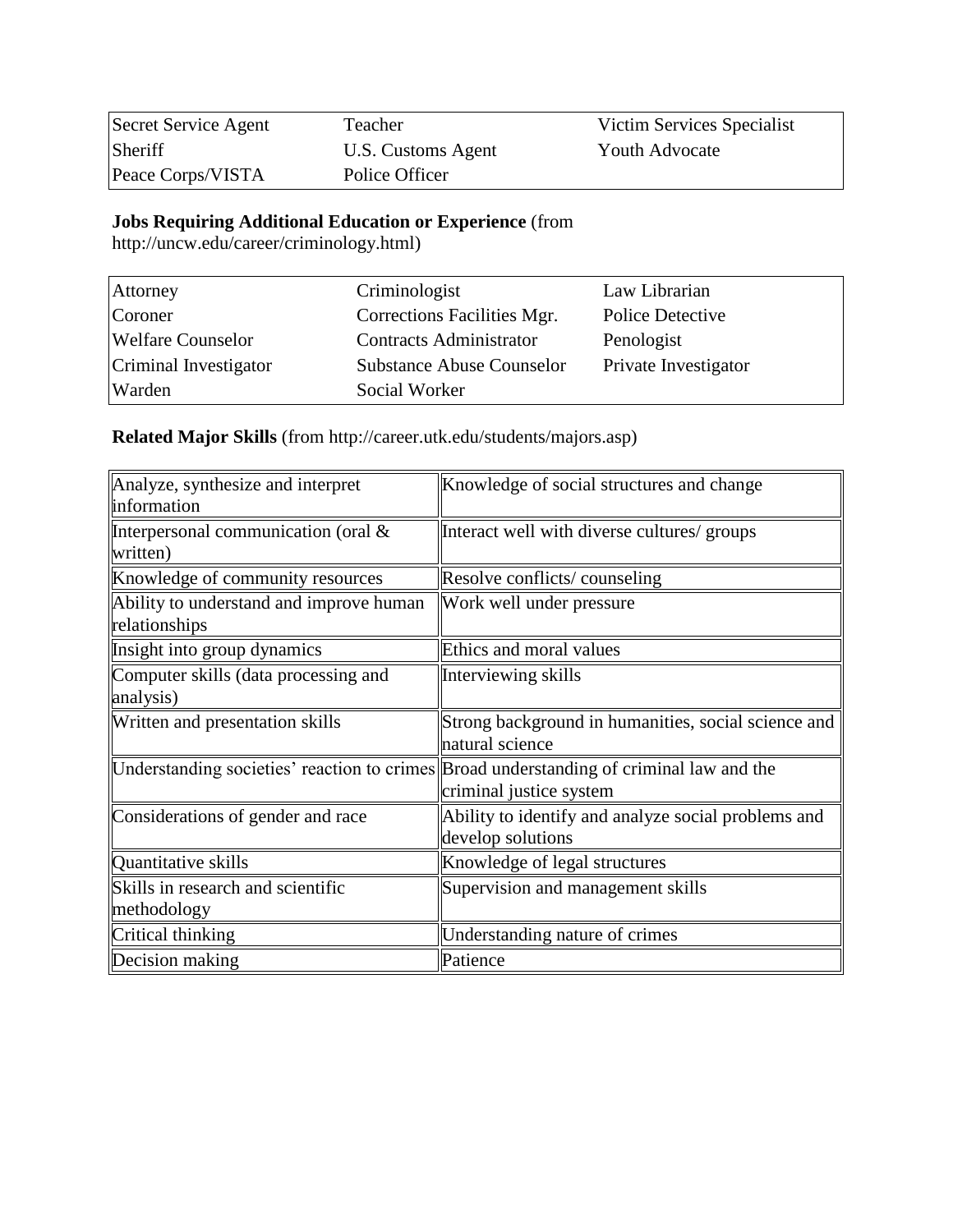### **How do you get ready?** (http://uncw.edu/career/criminology.html)

- Many transferable skills, such as analytical, organizational, research, interpersonal, computer, leadership, teamwork and oral/written communication, are associated with the sociology degree.
- Internships, part-time jobs, summer jobs and/or volunteer experiences are critical.
- An undergraduate degree is sufficient for many entry-level positions in business, industry and government. However, a graduate degree is likely to be more desirable in a competitive market.
- An undergraduate degree in sociology is great preparation for graduate or professional education in sociology, law, counseling, psychology, social work, medicine, education, college student personnel, higher education administration and other related fields. Research prerequisites for graduate or professional programs of interest.
- To enhance graduate or professional school opportunities, maintain a high grade point average, secure strong faculty recommendations, join student or professional organizations, and gain relevant experience outside the classroom through work, internship, volunteer and research opportunities.
- For human or social service positions, gain experience with a population of interest (i.e., children, college students, elderly adults) and develop multicultural sensitivity and understanding.
- Many criminal justice professions require candidates to possess strong oral and written communication skills and good computer skills. The ability to speak a second language is also desirable.
- Develop good listening skills and the ability to work well with a wide range of diverse populations.
- Most entry-level positions for criminology majors reside with law enforcement and social service organizations.
- Be willing to start in an entry-level job in order to prepare for more advanced career opportunities.
- Course work related to the hard sciences (biology, chemistry or biochemistry) is preferred for career opportunities in forensics.
- Depending upon one's career goals, earn a master's degree in disciplines such as criminal justice, forensic science, social work, counseling or business to obtain positions involving therapy, higher levels of administration, forensics or research. Earn the doctorate degree for university teaching positions.
- Conduct informational interviews with professionals in fields of interest to learn more about opportunities.

## **What about the future?**

"Employment of forensic science technicians is projected to grow 6 percent from 2012 to 2022, slower than the average for all occupations. Scientific and technological advances are expected to increase the usefulness, availability, and reliability of objective forensic information used as evidence in trials. In addition, the use of forensic evidence in criminal proceedings is expected to expand. Popular media has increased the awareness of forensic evidence among potential jurors, and there is now an expectation that forensic evidence should contribute to many trials. More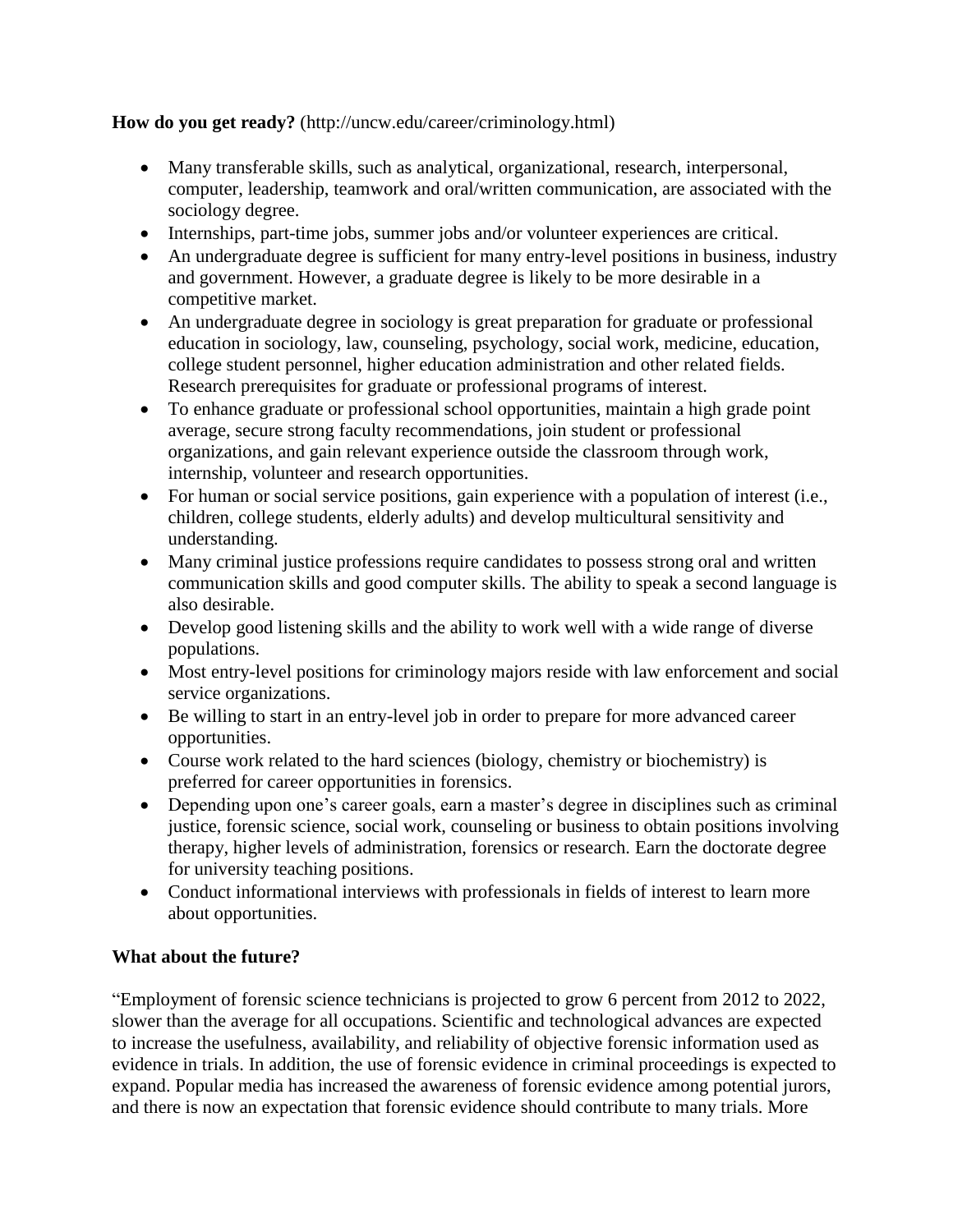forensic science technicians will be needed to provide timely forensics information to law enforcement agencies and courts."

For a more detailed employment outlook of crime and justice occupations, refer to <http://www.bls.gov/ooh>

# **Available at Albright College Career Development's Resource Library**

- Great Jobs for Criminal Justice Majors, by Stephen Lambert
- Career Opportunities in Law and the Legal Industry, by Susan Echaore-McDavid
- Career Opportunities in Law Enforcement, Security, and Protective Services, by Susan Echaore- McDavid
- Careers for Courageous People and Other Adventurous Types, by Jan Goldberg
- Careers for High Energy People and Other Go-Getters, by Marjorie Eberts, Margaret Gisler, and Maria Gisler
- Careers for Introverts and Other Solitary Types, by Blythe Camenson
- Careers for Legal Eagles and Other Law-and-Order Types, by Blythe Camenson
- Careers for Mystery Buffs and Other Snoops and Sleuths, by Blythe Camenson
- Careers for Night Owls and Other Insomniacs, by Louise Miller
- Careers for Patriotic Types and Others Who Want to Serve Their Country, by Jan Goldberg
- Careers for Puzzle Solvers and Other Methodical Thinkers, by Jan Goldberg
- Careers in Criminology, by Marilyn Morgan
- Careers in Sociology, by W Richard Stephens, Jr.
- Opportunities in Fire Protection Services Careers, by Ronny J. Coleman
- Opportunities in Forensic Science Careers, by Blythe Camenson
- Opportunities in Government Careers, by Neale Baxter
- Opportunities in Law Careers, by Gary Munneke
- Opportunities in Law Enforcement and Criminal Justice Careers, by James Stinchcomb
- Opportunities in Paralegal Careers, by Alice Fins

## **Disclaimer**

Links to Internet sites are provided for your convenience and do not constitute an endorsement by Albright College Experiential Learning and Career Development Center.

## **Law Enforcement Job Links**

- Commission on Accreditation for Law Enforcement Agencies (Employment and Links), [http://www.calea.org](http://www.calea.org/)
- International Association of Directors of Law Enforcement Standards and Training, [http://www.iadlest.org](http://www.iadlest.org/)
- Jobs4Police, [http://www.jobs4police.com](http://www.jobs4police.com/)
- Officer, [http://www.officer.com](http://www.officer.com/)
- Official Directory of State Patrol and State Police, [http://www.statetroopersdirectory.com](http://www.statetroopersdirectory.com/)